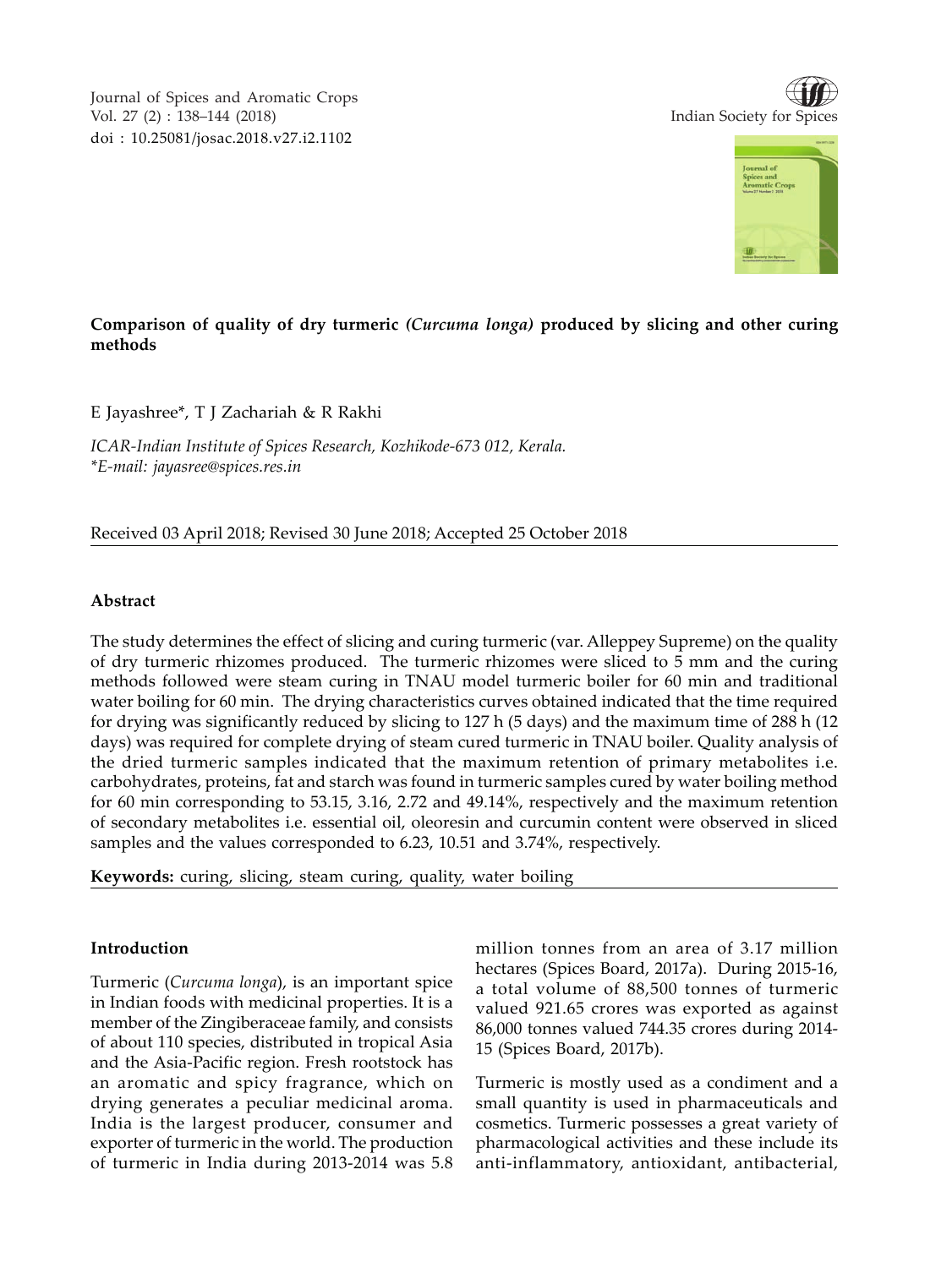antifungal, antiviral, antimutagenic, anticarcinogenic, anticoagulant, antidiabetic, antifibrotic, antivenom, antiulcer, and hypocholesteremic activities (Braga *et al*. 2003, Chattopadhyay *et al*. 2004).

Curing of turmeric, is an important post harvest processing operation and the process involves cooking of the rhizomes fresh turmeric in boiling water for approximately about 60 minutes and is an essential operation to be done before drying. Curing in boiling water avoids the raw odour, destroys the vitality of fresh rhizomes, yields uniformly coloured product and reduces the drying time. The objective of this experiment was to study the effect of slicing over curing of turmeric on the quality of dry turmeric obtained.

#### **Materials and methods**

Turmeric (var. Alleppey Supreme) was obtained from ICAR-Indian Institute of Spices Research (ICAR-IISR), Experimental Farm, Peruvannamuzhi, Kozhikode, Kerala and the experiment was conducted during May 2017 to determine the effect of curing slicing on the quality of dried turmeric rhizomes. Fresh turmeric rhizomes (25 kg) were washed thoroughly to remove the surface impurities and cured by traditional water boiling method for 60 min and another set was steam cooked for 60 min in TNAU turmeric boiler (Viswanathan *et al.* 2002). Another set of washed turmeric rhizomes were sliced manually to a thickness 5 mm and then dried. All the turmeric samples were dried on the roof top concrete floor of ICAR-IISR main building. The weather parameters were recorded during the month of May 2017 and the mean monthly weather conditions for the particular month was calculated. The experiments were carried between 9:00 and 17:00 h. The temperature and relative humidity of ambient air were measured using a digital temperature and relative humidity meter (EQUINOX, EQ-321 S) and the solar radiation was measured using TES1332A model digital lux meter. The weather parameters were recorded at 1 h interval and drying was continued till constant weight was obtained.

The cured turmeric was analyzed for its biochemical qualities in terms of its primary and secondary metabolites. Primary metabolites analyzed were carbohydrate, fat, protein and starch (Sadasivam & Manickam 2008). Secondary metabolites estimated were essential oil, oleoresin and curcumin content. Essential oil was determined by reflux distillation method and oleoresin content was determined by solvent extraction method both as per the procedure described in ASTA (1997) and curcumin was quantitatively extracted by refluxing the material in acetone and estimated spectrophotometrically at 425 nm (ASTA 1968). Moisture content of the fresh samples was determined by toluene distillation method (ASTA 1997). The essential oil samples collected were analyzed using a gas chromatograph (Shimadzu GC 2010) equipped with mass spectroscope (Shimadzu QP-2010) and capillary column (RTX-Wax, 30m × 0.25 mm id × 0.25 ìm). The column temperature was programmed as (Injection port temperature: 250ÚC, flow rate: 1 mL min<sup>-1</sup>, carrier gas: helium with linear velocity of 48.1 cm/s, Split ratio: 50, Ionization energy: 70 eV, Mass range: 40-650 amu). Statistical analysis of quality parameters were done by AGRES (Version 7.01, Pascal Intl software solutions) statistical software.

## **Results and discussions**

The average temperature on the concrete floor of the roof top varied from a minimum of 38.25°C at 9.00 h to a maximum of 52.31°C at 12.00 h. The average relative humidity varied from 48.95% at 9.00 h to 61.32% at 17.00 h.

#### *Drying characteristics*

The drying characteristics curves (Fig. 1) of sliced rhizomes, turmeric rhizomes cured by steam in TNAU turmeric boiler for 60 min and by traditional water boiling method for 60 min, followed by sun drying of all the samples, indicated that during drying the moisture content decreased continuously. The drying time reduced significantly to 127 h (5 days), when the rhizomes were sliced to 5 mm thick and dried. The moisture content of turmeric rhizomes cured by water boiling method decreased from an initial moisture content of 418.96% dry basis (d.b) to final moisture of 11.41% (d.b) and it took 240 h (10 days) for complete drying. While turmeric rhizomes steam cured in TNAU turmeric boiler for 60 min took maximum time of 288 h (12 days) for complete drying. The drying rate was faster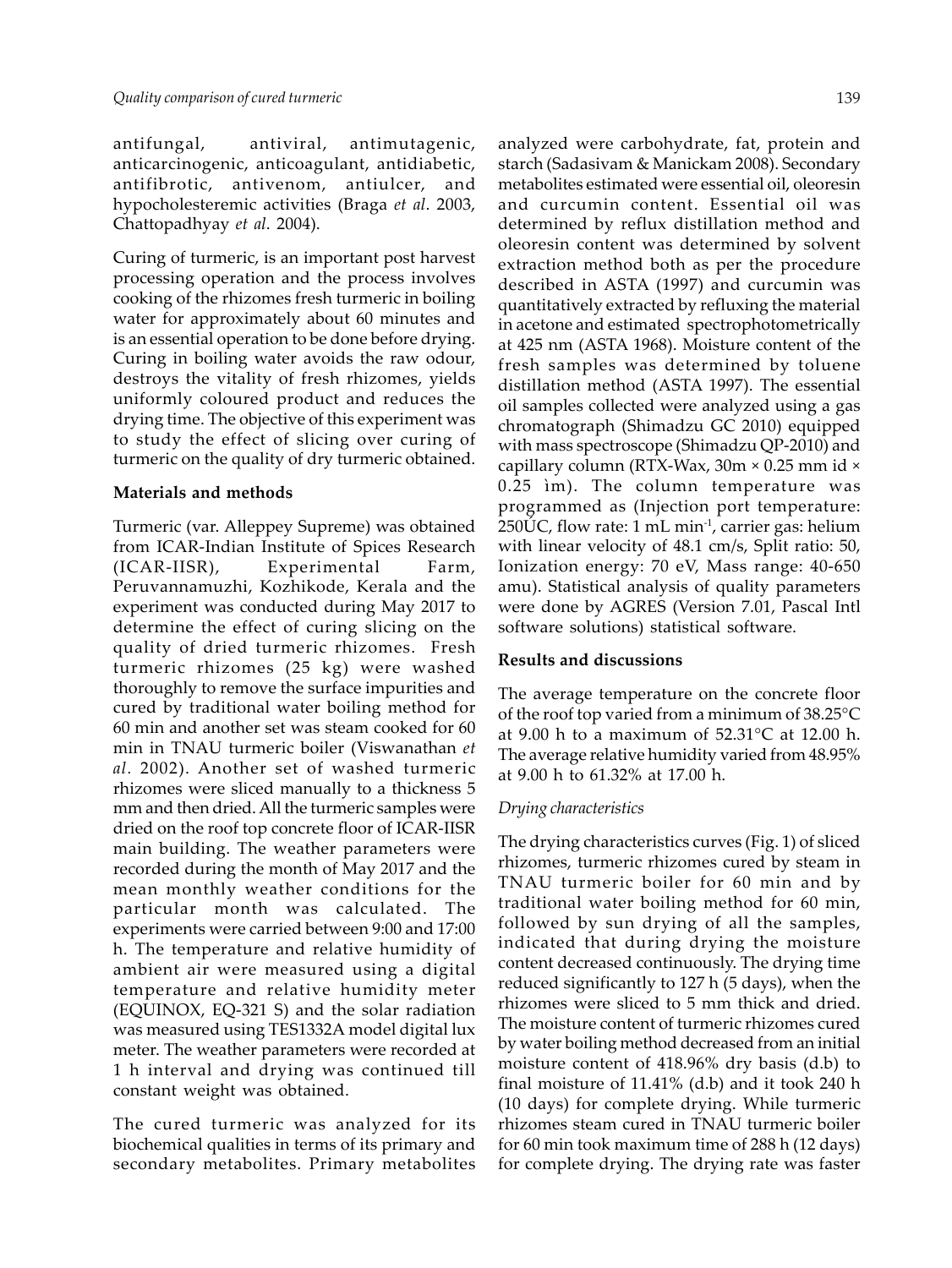for sliced turmeric samples and corresponded to 0.57 kg per kg of dry matter per hour.

Borah *et al.* (2015) carried out drying of turmeric in a solar conduction dryer. The temperature of drying air achieved was around 39–51°C for an ambient temperature in the range of 25–28°C. The experiment revealed that in 12 h of effective drying time, the moisture content reduced from  $78.65\%$  wet basis (w.b) to  $6.36\%$  (w.b) for whole turmeric samples and to 5.50% (w.b) for sliced turmeric samples. The study also indicated that drying curve of sliced samples showed more uniform falling rate in comparison to that of whole samples.

### *Physical properties of dried rhizomes*

The dry recovery of turmeric rhizomes varied from a minimum of 20.80% for sliced turmeric to a maximum of 22.20% for traditional water boiled turmeric with corresponding moisture content of 9.24 and 9.86%, respectively (Table 1). The analysis of variance indicated  $(p<0.05)$  that the there was no significant variation in the dry recovery of turmeric sample obtained by different treatment methods.

Lokhande *et al.* (2013) studied the effect of curing and drying methods on dry recovery of three turmeric cultivars Salem, Krishna and Tekurpetha and revealed that there was no significant difference between cured and uncured turmeric samples for all the three cultivars. However, the samples dried under shade-net were having higher dry recovery than other drying methods like sun drying and mechanical drying for all the three cultivars studied.

#### *Variation in primary metabolites*

The variation in primary metabolites of sliced samples in comparison to cured samples indicated that maximum availability of carbohydrates, proteins, fat and starch was found in turmeric samples cured by water boiling method corresponding to 53.15, 3.16, 2.72 and 49.14%, respectively (Table 2). This was followed by steam cured turmeric samples in TNAU boiler with values corresponding to 48.82, 3.15, 2.63 and 42.69%, respectively showing significant reduction in carbohydrate, starch and fat content. Lowest values of primary metabolites were observed in sliced samples and the analysis of variance showed that there was significant reduction (p<0.05) in the carbohydrate, fat and starch content of sliced turmeric samples and the values corresponded to 42.14, 2.12 and 40.80%, respectively. However, the variation in protein content was nonsignificant.

Dried turmeric rhizomes showed average composition of 69.4% of carbohydrates, 13.1% of water; 6.3% of proteins, 5.1% of fats, 3.5% of ash,

| Treatment                                                                                              |                            | Physical properties |                               |                    |                   | Primary metabolites |                    |  |
|--------------------------------------------------------------------------------------------------------|----------------------------|---------------------|-------------------------------|--------------------|-------------------|---------------------|--------------------|--|
|                                                                                                        | Drying<br>time             | Dry<br>recovery     | Moisture<br>content<br>$(\%)$ | Carbohydrate       | Protein           | Fat                 | Starch             |  |
|                                                                                                        | (h)                        | $(\%)$              |                               | (%)                | $(\%)$            | $(\%)$              | $(\%)$             |  |
| T1 - Sliced turmeric                                                                                   |                            |                     |                               |                    |                   |                     |                    |  |
| rhizomes 5 mm<br>thick                                                                                 | 127<br>$(5 \ days)$        | 20.80 <sup>c</sup>  | 9.24c                         | 42.14c             | 3.13c             | 2.12 <sup>b</sup>   | 40.80 <sup>c</sup> |  |
| T <sub>2</sub> - Turmeric rhizomes<br>steam cured in TNAU<br>boiler for 60 min                         | 288<br>$(12 \text{ days})$ | $21.4^{b}$          | 9.73 <sup>b</sup>             | 48.82 <sup>b</sup> | $3.15^{b}$        | 2.63 <sup>a</sup>   | 42.69              |  |
| T <sub>3</sub> - Turmeric rhizomes<br>cured by traditional<br>water boiling for<br>$60 \,\mathrm{min}$ | 240<br>$(10 \text{ days})$ | $22.2^{\circ}$      | 9.86 <sup>a</sup>             | $53.15^{\circ}$    | 3.16 <sup>a</sup> | 2.72 <sup>a</sup>   | $49.14^{\circ}$    |  |
| <b>SED</b>                                                                                             |                            | 0.81                | 0.03                          | 0.06               | 0.70              | 0.07                | 0.27               |  |
| CD(0.05)                                                                                               |                            | NS                  | $0.07*$                       | $0.14*$            | $1.72^{NS}$       | $0.17*$             | $0.66*$            |  |

**Table 1.** Variation in physical properties and primary metabolites of sliced and cured turmeric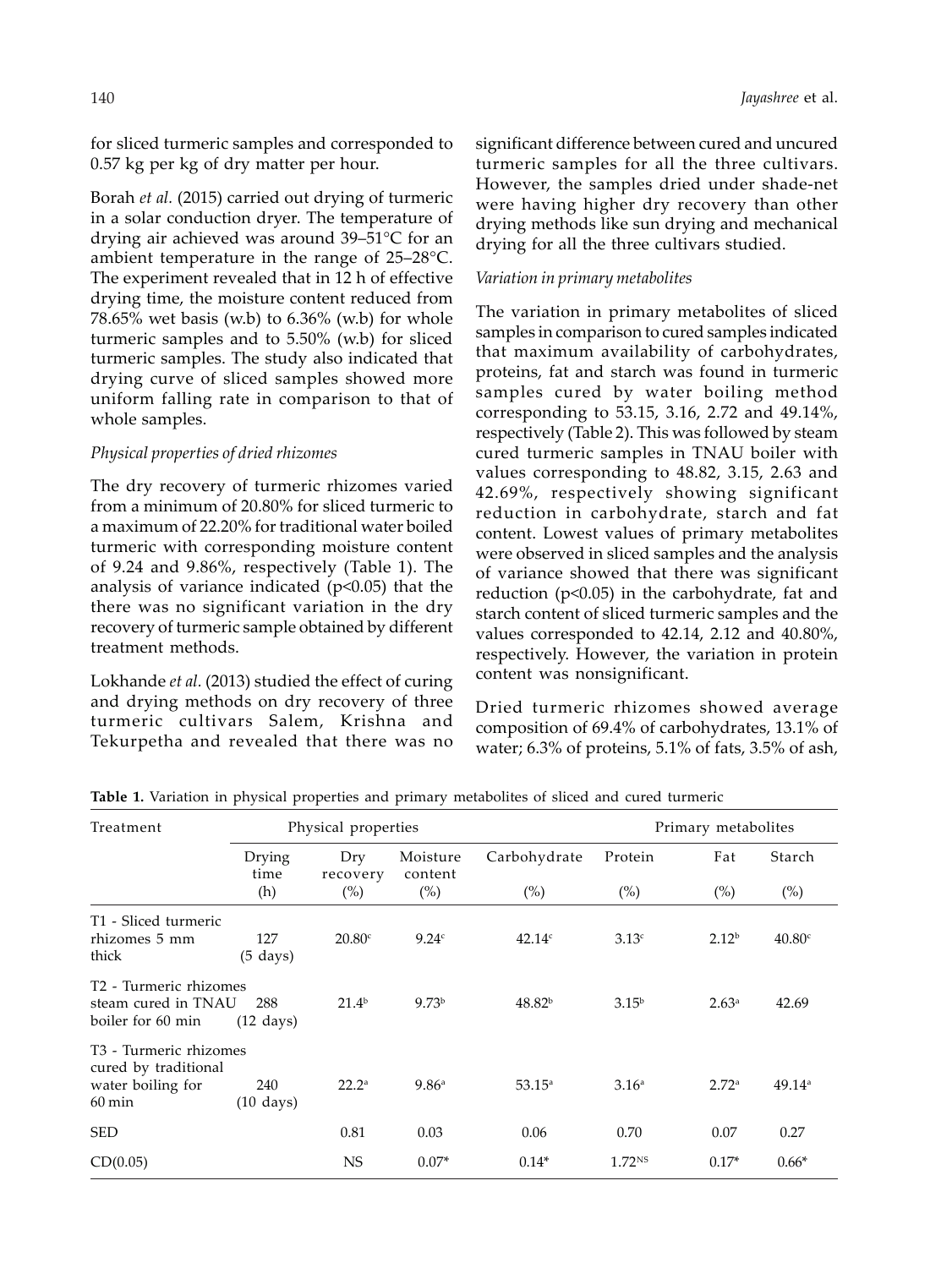|                                                                                         |                                 | Secondary metabolites    |                         | Essential oil constituents                      |                                 |                               |                                 |                                           |
|-----------------------------------------------------------------------------------------|---------------------------------|--------------------------|-------------------------|-------------------------------------------------|---------------------------------|-------------------------------|---------------------------------|-------------------------------------------|
| Treatment                                                                               | Essen-<br>tial<br>oil<br>$(\%)$ | Oleo-<br>resin<br>$(\%)$ | Cur-<br>cumin<br>$(\%)$ | $\beta$ -ses-<br>quiphell-<br>andrene<br>$(\%)$ | ar-<br>curcu-<br>mene<br>$(\%)$ | tur-<br>mer-<br>one<br>$(\%)$ | ar-<br>turmer-<br>one<br>$(\%)$ | $\alpha$ -<br>phellan-<br>drene<br>$(\%)$ |
| T1 - Sliced turmeric rhizomes<br>5 mm thick                                             | 6.23 <sup>a</sup>               | $10.51^{\circ}$          | $3.74^{\circ}$          | 2.58 <sup>c</sup>                               | 1.37 <sup>a</sup>               | 0.98 <sup>c</sup>             | $43.75^{\circ}$                 | 2.48c                                     |
| T2 - Turmeric rhizome steam<br>cured in TNAU boiler for 60 min $5.73^b$                 |                                 | 10.26 <sup>c</sup>       | 3.52 <sup>c</sup>       | 3.14 <sup>b</sup>                               | 1.13 <sup>c</sup>               | 1.06 <sup>b</sup>             | 41.71c                          | 3.60 <sup>b</sup>                         |
| T3 - Turmeric rhizomes cured by<br>traditional water boiling for<br>$60 \,\mathrm{min}$ | 5.87 <sup>b</sup>               | $10.35^{b}$              | $3.65^{\rm b}$          | 3.33 <sup>a</sup>                               | $1.15^{\rm b}$                  | 1.80 <sup>a</sup>             | 42.82 <sup>b</sup>              | 3.75 <sup>a</sup>                         |
| <b>SED</b>                                                                              | 0.09                            | 0.67                     | 0.008                   | 0.81                                            | 0.82                            | 0.50                          | 0.81                            | 0.81                                      |
| CD(0.05)                                                                                | $0.22*$                         | $1.63^{NS}$              | $0.01*$                 | NS                                              | <b>NS</b>                       | <b>NS</b>                     | $1.99*$                         | <b>NS</b>                                 |

**Table 2.** Variation in secondary metabolites of sliced and cured turmeric

2.6% of fibers and the curcuminoids content varied between 2 and 9%, depending on geographic conditions (Esatbeyoglu *et al*. 2012).

### *Variation in secondary metabolites*

Variation in secondary metabolites of sliced samples in comparison to cured turmeric samples indicated that maximum retention of secondary metabolites was observed in sliced samples. The essential oil, oleoresin and curcumin content of the sliced turmeric were 6.23, 10.51 and 3.74%, respectively (Table 3). Analysis of variance indicated that there was significant reduction in the secondary metabolites of turmeric samples cured by water boiling method with values of essential oil, oleoresin and curcumin content varying as 5.87, 10.35 and 3.65%, respectively and the lowest values were obtained for turmeric samples steam cured in TNAU boiler with values corresponding to 5.73, 10.26 and 3.53%, respectively.

Gounder & Lingamallu (2012) reported that the yield of volatile oil obtained (on a dry weight basis) for fresh, dried and cured turmeric rhizomes were 3.52  $\pm$ 0.23, 3.05  $\pm$  0.15 and 4.45  $\pm$ 0.37%, respectively. However, the yield of volatile oil obtained from cured rhizome was 26% higher than that of fresh and 46% higher than that of dried samples. This may be due to the variation in curing and drying methods. In case of cured sample, the rhizomes were cooked in boiling water and dried in shade. There is no much

damage to oil cells and the oil loss during drying process is reduced. Govindarajan & Stahl (1980), reported that during the process of curing turmeric, the starch granules get gelatinized due to thermal processing and this facilitates uniform drying. Further, the rhizomes show volume expansion during cooking due to gelatinization of starch present in them and the volume of cooked rhizome is more than that of uncooked turmeric samples. The cured samples are easy to grind and the extractability of oil is more, when compared to the uncured sample. Asekun *et al*. (2007) reported that the method of drying had a significant effect on the quality and quantity of the volatile oils obtained.

Suresh *et al*. (2007) examined the loss of active ingredient curcumin during heat processing of turmeric by subjecting fresh turmeric to various cooking levels and found that curcumin loss from heat processing of turmeric was 27-53% with maximum loss during pressure cooking for 10 min.

Prathapan *et al.* (2009) examined the effect of heat treatment on curcuminoid content of fresh turmeric rhizome. The rhizomes of fresh turmeric were subjected to heat treatment at different temperatures varying from 60 to 100°C for durations varying from 10 to 60 min and the quantification of curcuminoids was made using high performance thin layer chromatography (HPTLC). The studies indicated that there was no significant difference in the concentration of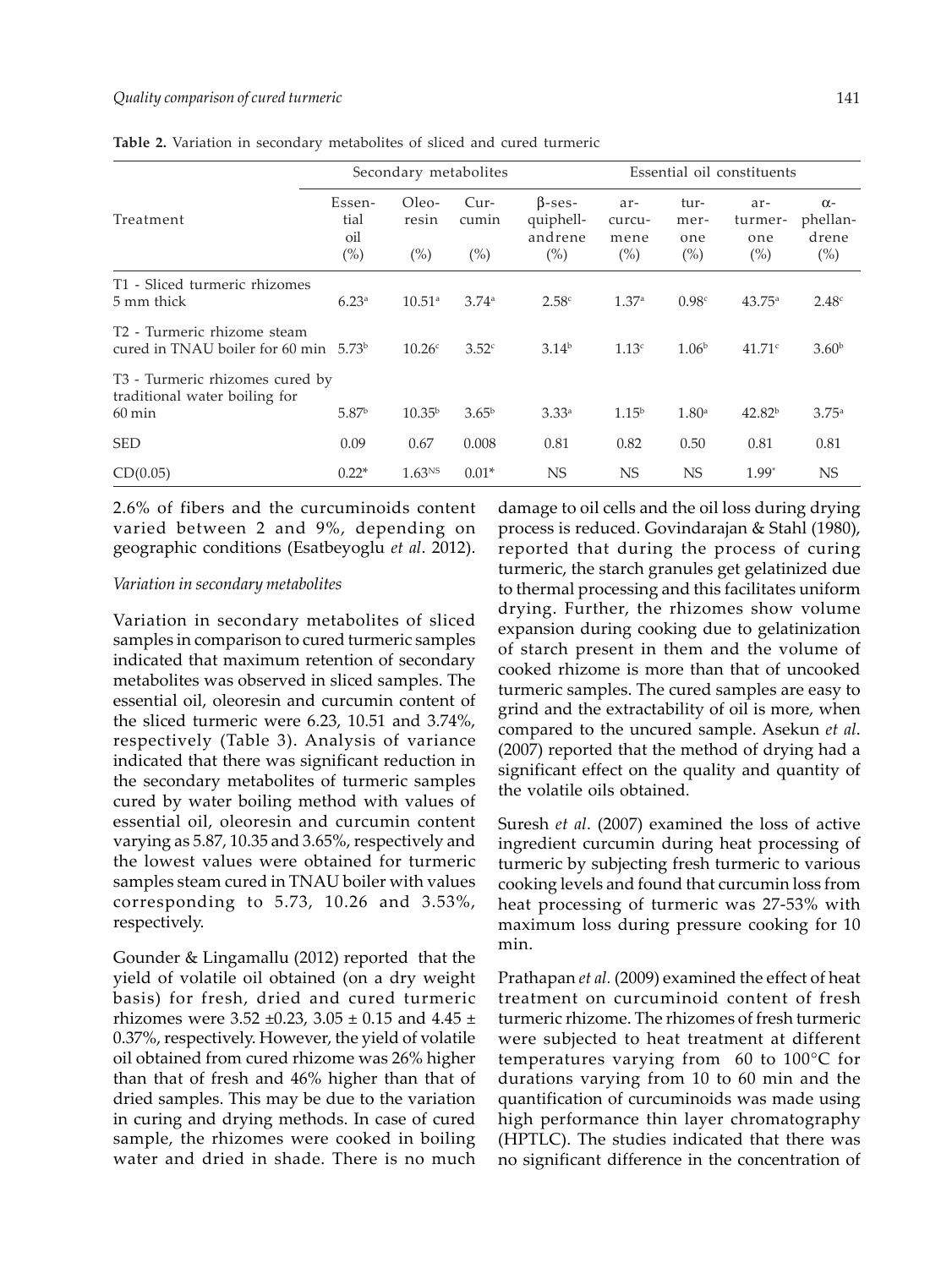

**Fig. 1.** Drying characteristics curves of sliced, steam cured and water cured turmeric. (A) Moisture content versus drying time, (B) Moisture ratio versus drying time and (C) Drying rate versus drying time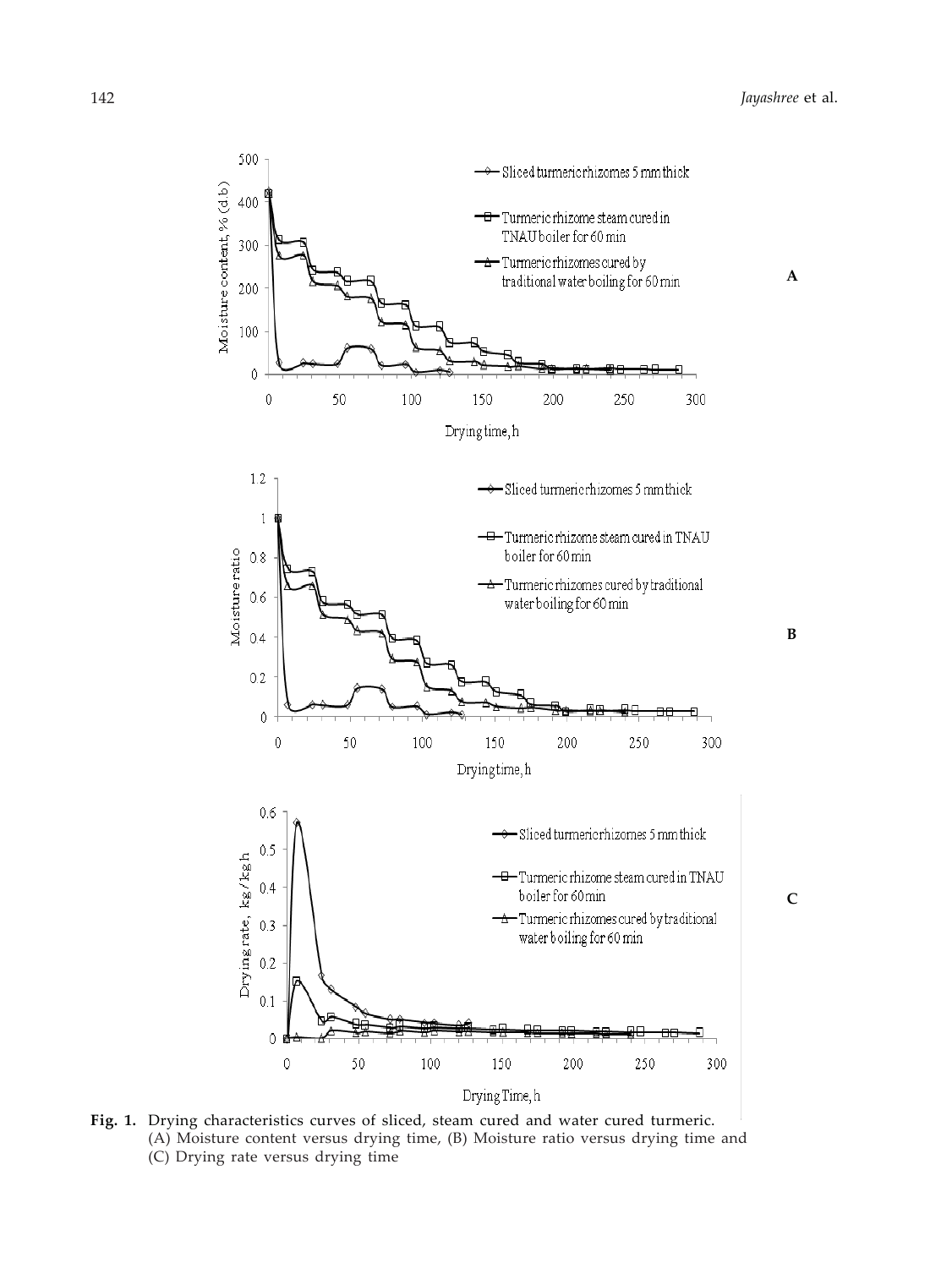curcuminoids among the heat-treated samples. But, however, in the sun-dried samples, there was a significant reduction in curcuminoid concentration.

Lokhande *et al*. (2013) reported that the retention of curcumin was low in uncured samples than cured samples. Higher retention was observed in samples cured with improved method where the cleaned fingers were taken in perforated galvanized mild steel drums and immersed in a kettle containing alkaline solution (0.1% Sodium bicarbonate) and boiled till the fingers became soft.

Jayashree & Zachariah (2016) studied the effect of curing Prathiba variety of turmeric for various curing time of 30, 45 and 60 min by steam cooking in TNAU boiler and observed that with the increase in curing time there was significant reduction in curcumin content and maximum retention of the curcumin was obtained for turmeric cured for 30 min.

#### *Variation in volatile oil constituents of essential oil*

Variation in constituents of volatile oil of turmeric as analysed by GC-MS indicated that maximum retention of ar-turmerone was obtained in sliced turmeric samples and the values corresponded to 43.75% and analysis of variance indicated that there was significant reduction of this constituent in turmeric samples cured by traditional water boiling and in turmeric samples steam cured in TNAU boiler (Table 4). However, the other constituents like the ar-curcumene, turmerone, β-sesquiphellandrene and αphellandrene showed no significant variations by following different curing methods.

Raina *et al*. (2002) reported that about 84 compounds were present in the oil of turmeric rhizomes obtained from North Indian Plains, of which the major compounds identified were eucalyptol (11.2%), α- turmerone (11.1%), βcaryophyllene (9.8%), ar-turmerone (7.3%) and β-sesquiphellandrene (7.1%). Cousins *et al*., (2007) concluded that the chemical composition of the rhizome oil depends on the genotype, field conditions, and post harvest processing of turmeric. Gounder & Lingamallu (2012) reported that the major constituents of volatile oil of turmeric were α-turmerone (26.5–33.5%), arturmerone (21.0–30.3%), and β-turmerone (18.9– 21.1%).

Pradeep *et al*. (2016) investigated the influence of blanching and drying methods on the quality of turmeric rhizomes and indicated that the quality of unblanched sliced rhizomes dried using hot air drier (50±2ºC and 58-63% RH) was superior based on physico-chemical and colour values. The important constituents of the turmeric oil from blanched and unblanched rhizomes were tumerone, 61.54 and 62.91%; curlone, 27.77 and 25.35%; and cyclohexane, 1.73 and 1.32%, respectively.

The study concluded that slicing significantly reduced the drying time to 127 h. Turmeric rhizomes cured by traditional water boiling for 60 min took 240 h for complete drying. While turmeric rhizomes steam cured in TNAU turmeric boiler for 60 min took 288 h for complete drying. Maximum retention of primary metabolites was obtained in turmeric rhizomes cooked by water boiling method and maximum retention of secondary metabolites was obtained from sliced samples. Quality profiling of volatile oil of turmeric by GC-MS indicated that maximum retention of ar-turmerone in sliced turmeric samples and no significant variations was found in other constituents of turmeric during different processing methods.

### **Acknowledgments**

The authors would like to acknowledge the support of the Director, ICAR-IISR and the staff members at IISR, Experimental farm, Peruvannamuzhi, Kozhikode for the support extended in carrying out the research work.

#### **References**

- Asekun O T, Grierson D S & Afolayan A J 2007 Effects of drying methods on the quality and quantity of the essential oil of *Mentha longifolia* L. subsp. Capensis. Food Chem. 101: 995–998.
- ASTA 1968 Official Analytical Methods. second edition. American Spice Trade Association. New York: 53.
- ASTA 1997 Official Analytical Methods, 2nd edn. American Spice Trade Association, New Jersey.